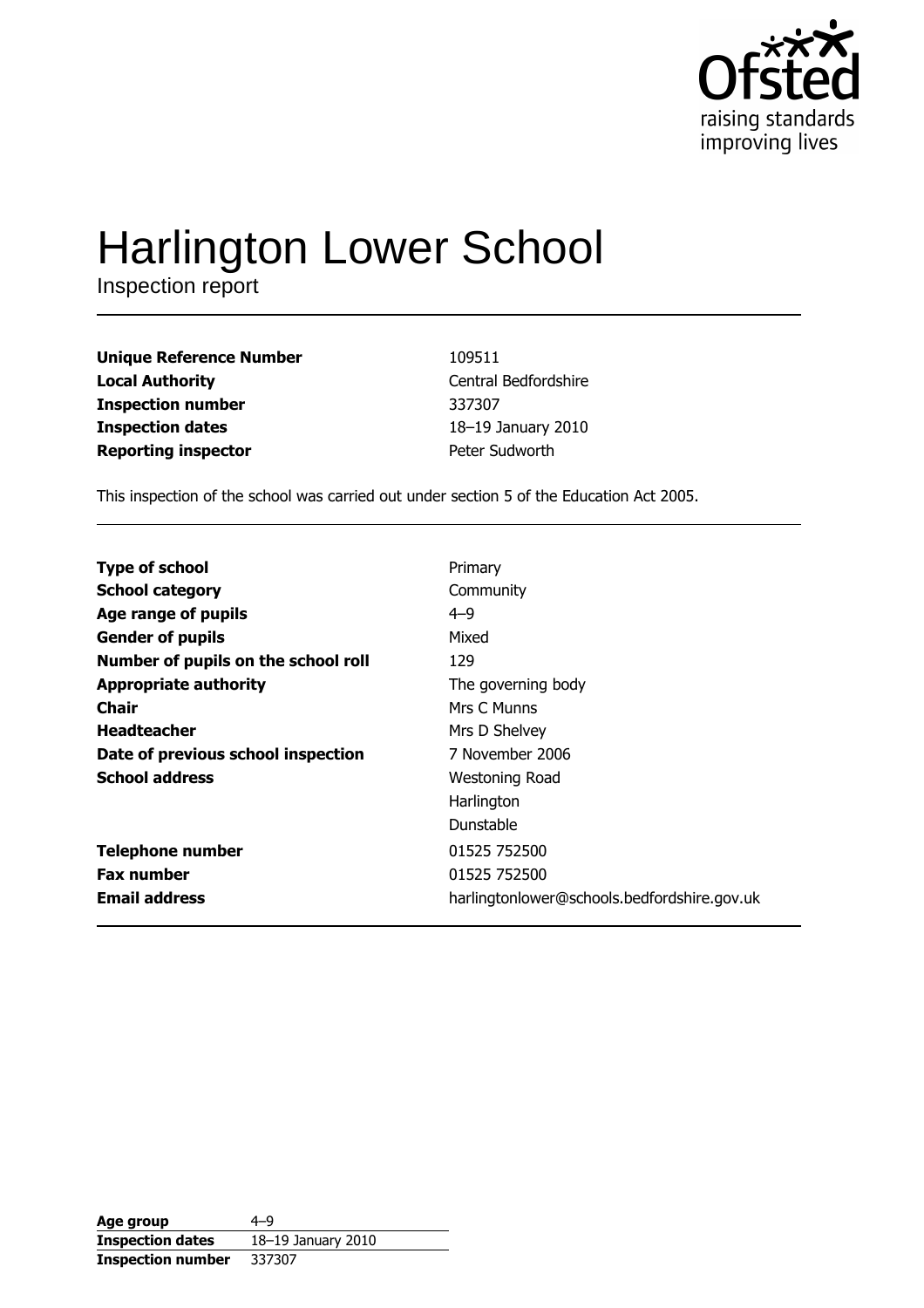The Office for Standards in Education, Children's Services and Skills (Ofsted) regulates and inspects to achieve excellence in the care of children and young people, and in education and skills for learners of all ages. It regulates and inspects childcare and children's social care, and inspects the Children and Family Court Advisory Support Service (Cafcass), schools, colleges, initial teacher training, work-based learning and skills training, adult and community learning, and education and training in prisons and other secure establishments. It rates council children's services, and inspects services for looked after children, safequarding and child protection.

Further copies of this report are obtainable from the school. Under the Education Act 2005, the school must provide a copy of this report free of charge to certain categories of people. A charge not exceeding the full cost of reproduction may be made for any other copies supplied.

If you would like a copy of this document in a different format, such as large print or Braille, please telephone 08456 404045, or email enquiries@ofsted.gov.uk.

You may copy all or parts of this document for non-commercial educational purposes, as long as you give details of the source and date of publication and do not alter the documentation in any way.

Royal Exchange Buildings St Ann's Square Manchester M2 7LA T: 08456 404045 Textphone: 0161 618 8524 E: enquiries@ofsted.gov.uk W: www.ofsted.gov.uk © Crown copyright 2010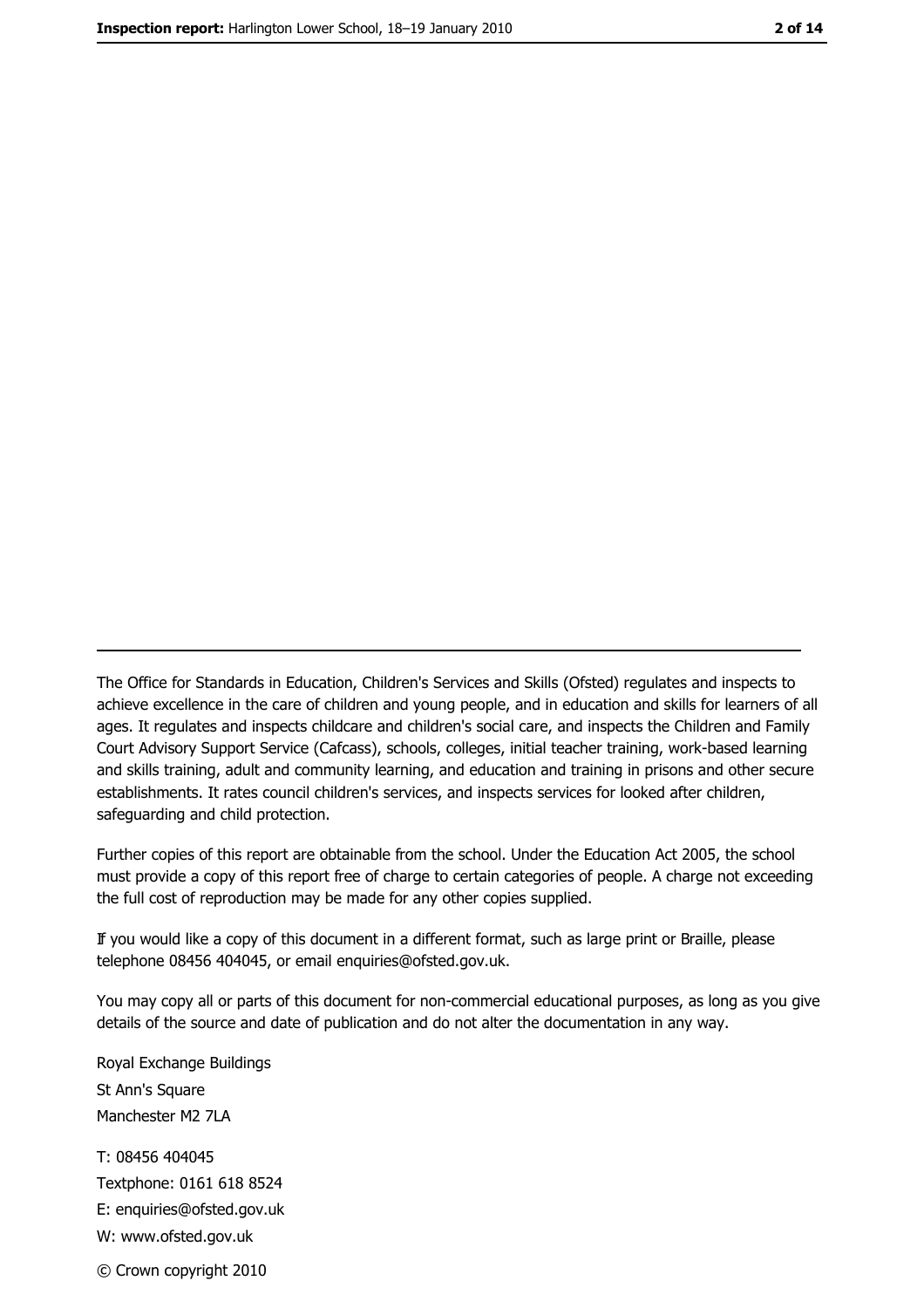# **Introduction**

This inspection was carried out by two additional inspectors. One was present for half a day to focus on safeguarding. Inspectors visited nine lessons and five teachers were seen. They observed learning for about two-fifths of the school days. They held meetings with the chair and vice-chair of governors, the headteacher, other staff representatives and a group of pupils. They looked at a range of documentation, for example that relating to safeguarding, curriculum organisation and information to track pupils' progress and also looked at samples of their work. Staff and pupil, and 64 parent questionnaire responses were analysed. The inspection team reviewed many aspects of the school's work. It looked in detail at the following:

the consistency of pupils' progress across the school

- girls' confidence in mathematics compared to the boys
- what the school had done to address a relative weakness in writing in the Early  $\blacksquare$ Years Foundation Stage compared to other aspects of their learning.

# Information about the school

The school is below average in size with five classes including the Reception class. The pupils join the Reception class in the September preceding their fifth birthday. Nearly all the children have been to a pre-school before admission. The proportion of pupils entitled to free school meals is below the national average as is the proportions of pupils from ethnic minorities and those who speak English as an additional language. The percentage of pupils who have special educational needs and/or disabilities is lower than that usually seen; all these pupils have learning difficulties. The headteacher is new and has just commenced her second term at the school. A job share arrangement operates in the Reception class and includes a temporary member of staff at the present time due to a maternity leave.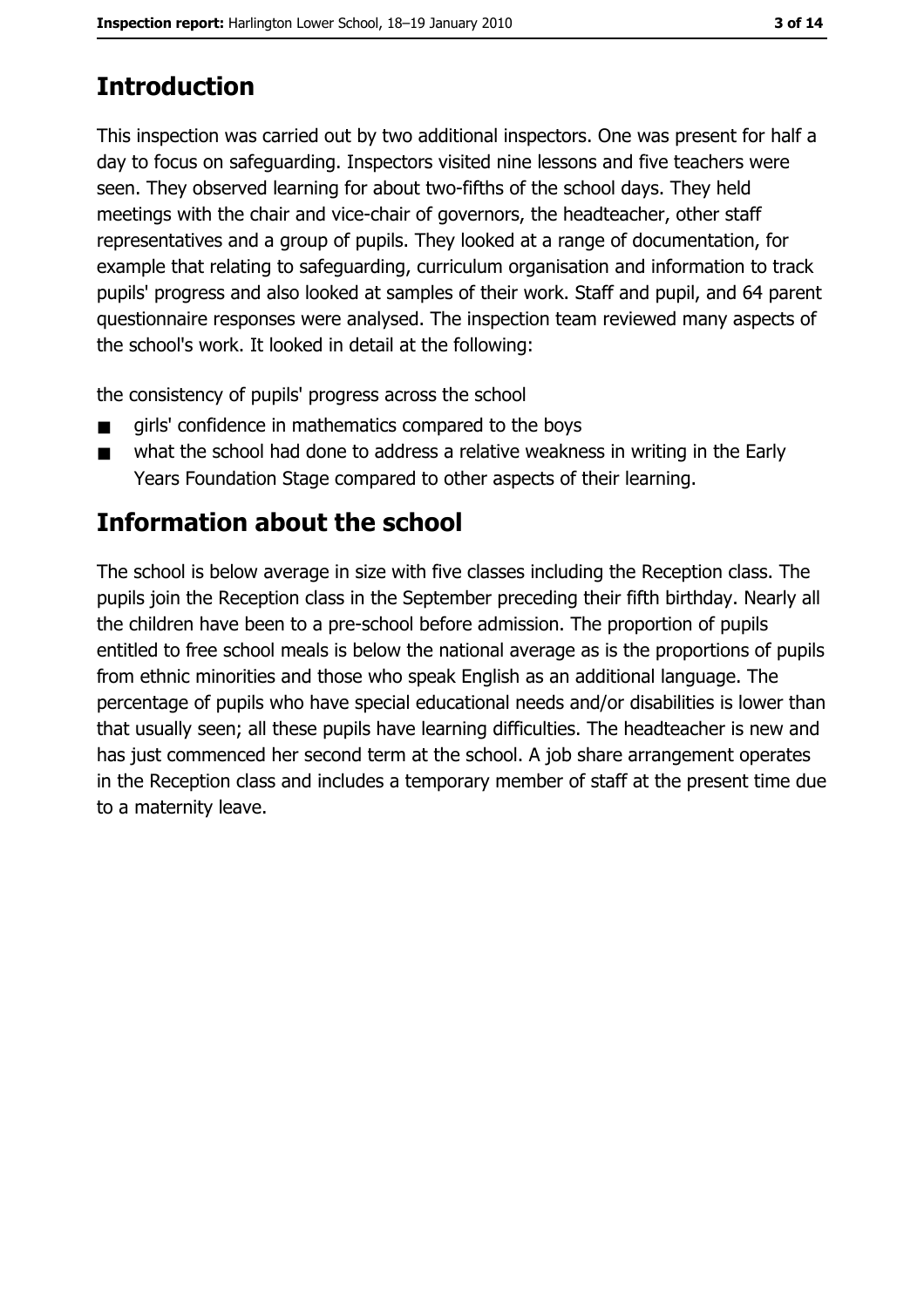# **Inspection judgements**

## Overall effectiveness: how good is the school?

## The school's capacity for sustained improvement

## **Main findings**

This is an outstanding school. It is a very happy place of learning with excellent facilities and a very dedicated staff. It enjoys the wholehearted support of its parents who are made very welcome. They justifiably have great confidence in the staff and are thrilled with their children's education. One parent wrote, echoing the responses and comments of the vast majority of parents and carers, 'We count ourselves lucky that our daughter goes to a school with excellent educational and moral values."

The pupils have consistently made excellent progress for a number of years in different phases of the school and reached well above average standards. There is every sign of this continuing under the new leadership. Girls and boys attain equally well in all aspects of their learning. The pupils express great enthusiasm for the school and enjoyment of all that they do. They develop exceptionally well as young people and are very well prepared for their future education. They feel very safe and have an outstanding appreciation of healthy living. The pupils contribute extremely well to the school community and engage very well in local events, which contribute very significantly to their mature outlook and relationships with others.

Staff take excellent care of the pupils and enjoy very respectful relationships with them. The pupils respond very well in class and show great enthusiasm in their lessons and in the extra activities that take place. The outstanding curriculum develops both pupils' academic and social skills very effectively, and coupled with good and sometimes outstanding teaching ensures that the pupils' learning and progress are excellent. Teachers track this progress regularly and ensure lessons are closely targeted to pupils' needs. They share targets for writing with the pupils, but this does not yet extend well enough to mathematics. Targets are not always clear enough to tell pupils what they need to know to get to the next stage in their learning.

The governing body takes a keen interest in the school, is very involved and maintains a good oversight through governors' regular visits and meetings. It usually fulfils its duties exceptionally well but it has not reviewed the provision for community cohesion as comprehensively as it might. This limits the use of plans for its future development. Nevertheless, there is some very good practice in the school which contributes effectively to the pupils' broader education in appreciating different cultures. Other than in this one aspect, self-evaluation is extremely effective. Sophisticated and wide-ranging monitoring systems ensure that school leaders at a range of levels have a very clear understanding of its strengths and weaknesses. As a result performance has been exceptional over a period of time, and the school's capacity for sustained improvement.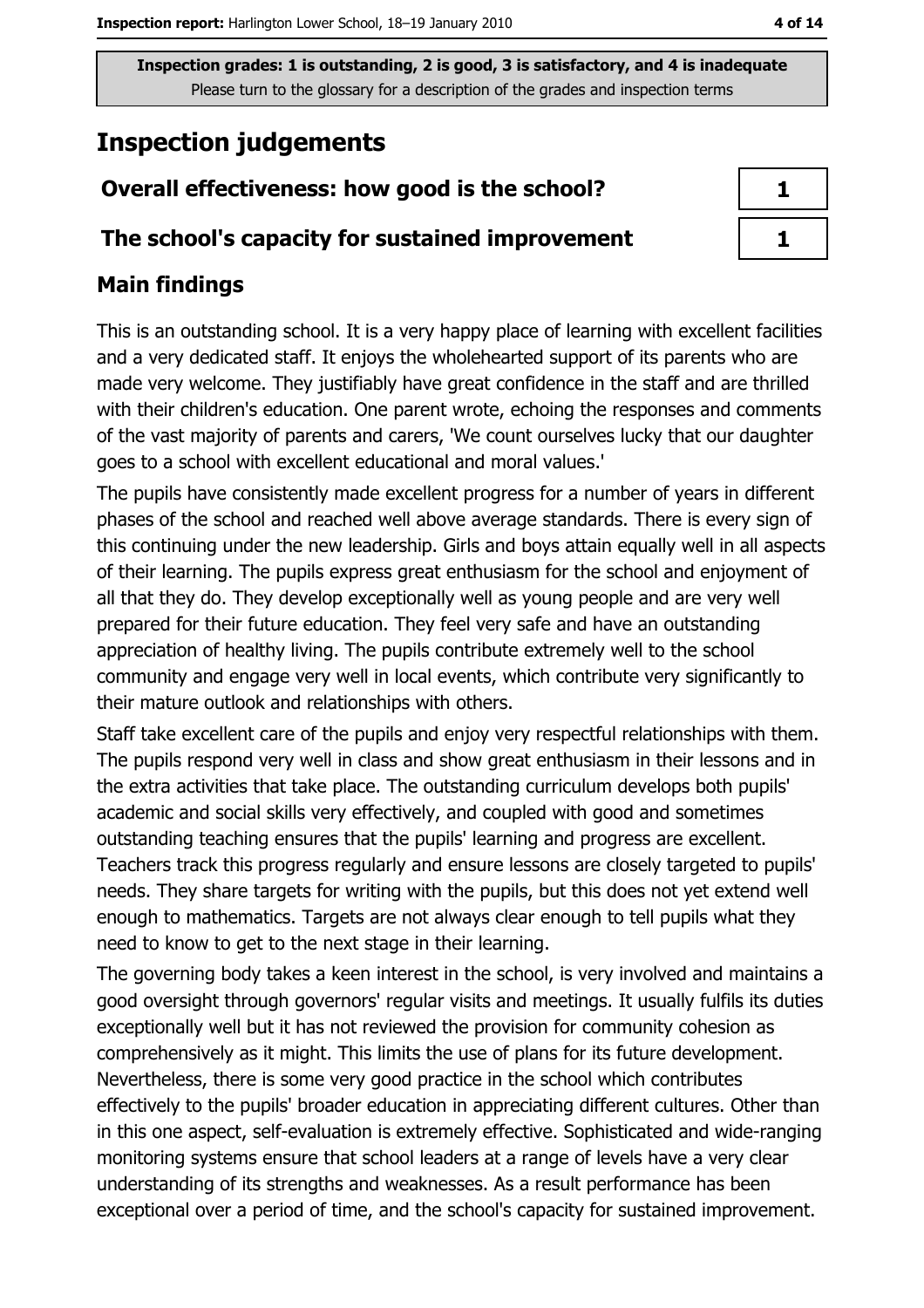## What does the school need to do to improve further?

- $\blacksquare$ Audit the full provision for community cohesion and develop an action plan based on this.
	- Extend pupils' target setting to include mathematics and share the criteria for their future learning in child friendly language so they can assess their own further development.

## **Outcomes for individuals and groups of pupils**

Girls are as confident as boys and both groups demonstrate excellent achievement. Pupils of different abilities and different language backgrounds make similar progress. Pupils have consistently attained well above average results by the end of Year 4 in all key areas of their learning in recent years. Learning in the classroom is good and sometimes outstanding. Pupils have good skills in information and communications technology (ICT) because they have good opportunities to use computers and other equipment. Year 4 pupils used computers to write a space story in the form of a newspaper article and formatted the page with the inclusion of a picture. The selective use of computer programmes also extends their work in different subjects and develops their enquiry skills very effectively. Skilful teaching often helps to develop pupils' reasoning skills. In a Year 2 mathematics lesson about three figure place value, pupils made good progress in understanding the positional value of the numbers. Furthermore, the teacher's approach also developed their general thinking skills by getting the pupils to think through the different combinations of the three digits. Pupils develop good speaking and listening skills because of the many opportunities to think through their views and give their opinions about different aspects of their work. In the introduction to 'cinquains', a form of poetry, Year 4 pupils studied some good examples and responded sensitively with their feelings about them before writing their own poem in this style.

Pupils thoroughly enjoy school and have very positive attitudes to learning, shown in their excellent attendance and good behaviour. A parent's comment, typical of others, indicates this. She writes, 'My children go into school happy and come home happy, brimming with information and facts about their school day.' Pupils take on responsibilities willingly and undertake them conscientiously. School council members spoke about the school rules to which they had contributed in assembly and discussed these with the other pupils. The pupils raise large amounts of money for charities, sometimes through their own ideas and also contribute gifts and their school uniforms to a school in Kenya. Letters seen from elderly residents in the village show how much they appreciate the distribution of harvest gifts and the calendars and cards at Christmas and also the visits the pupils make to perform parts of their productions. Pupils have an excellent knowledge of keeping themselves safe, such as safety in using medicines.

 $\mathbf{1}$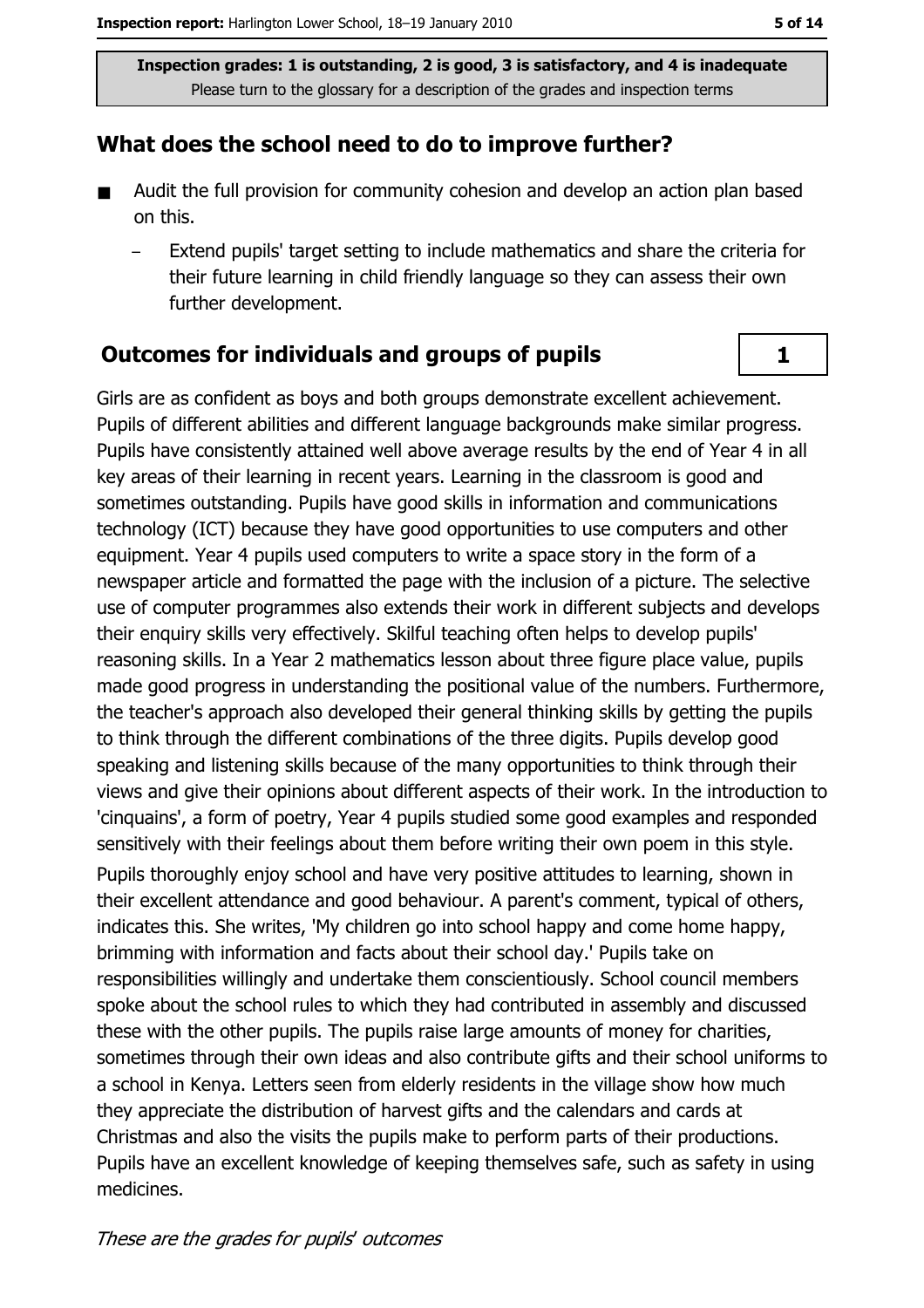| Pupils' achievement and the extent to which they enjoy their learning                                                     | 1 |
|---------------------------------------------------------------------------------------------------------------------------|---|
| Taking into account:<br>Pupils' attainment <sup>1</sup>                                                                   | 1 |
| The quality of pupils' learning and their progress                                                                        |   |
| The quality of learning for pupils with special educational needs and/or<br>disabilities and their progress               | 1 |
| The extent to which pupils feel safe                                                                                      | 1 |
| <b>Pupils' behaviour</b>                                                                                                  |   |
| The extent to which pupils adopt healthy lifestyles                                                                       | 1 |
| The extent to which pupils contribute to the school and wider community                                                   |   |
| The extent to which pupils develop workplace and other skills that will<br>contribute to their future economic well-being | 1 |
| Taking into account:<br>Pupils' attendance <sup>1</sup>                                                                   | 1 |
| The extent of pupils' spiritual, moral, social and cultural development                                                   |   |

#### How effective is the provision?

The staff's excellent relationships with pupils combined with effective learning environments enable the pupils to thrive in their learning. Lesson planning is thorough. Marking is up-to-date and often very helpful, although staff do not always have high enough expectations of pupils' handwriting. Staff make very good use of resources and modern technology to present lessons. They use helpful strategies to assist pupils' learning. In Year 2, pupils were asked to draw a story map as a prelude to writing a story and this helped them to write sequentially and to make use of a variety of words to connect sentences. Teaching assistants have good skills and are well deployed. They contribute especially well in ICT.

The school provides a rich and well structured curriculum with a very good range of extra-curricular activities. The excellent provision for ICT and music supports and extends pupils' range of skills very well. Visits to places of interest support the curriculum most effectively. For example, younger pupils visited the local woods and looked at the shapes and patterns around them, which supported their creativity and appreciation of the natural world. Visitors, too, make a make a great contribution to pupils' learning. Parents share their skills in pottery, yoga and gardening for example and so widen pupils' interests. Residential visits at home and abroad not only support pupils' physical skills and their French vocabulary respectively, but contribute very significantly to their mature social skills. The curriculum is customised to meet pupils'

 $1$  The arades for attainment and attendance are: 1 is high; 2 is above average; 3 is broadly average; and 4 is low.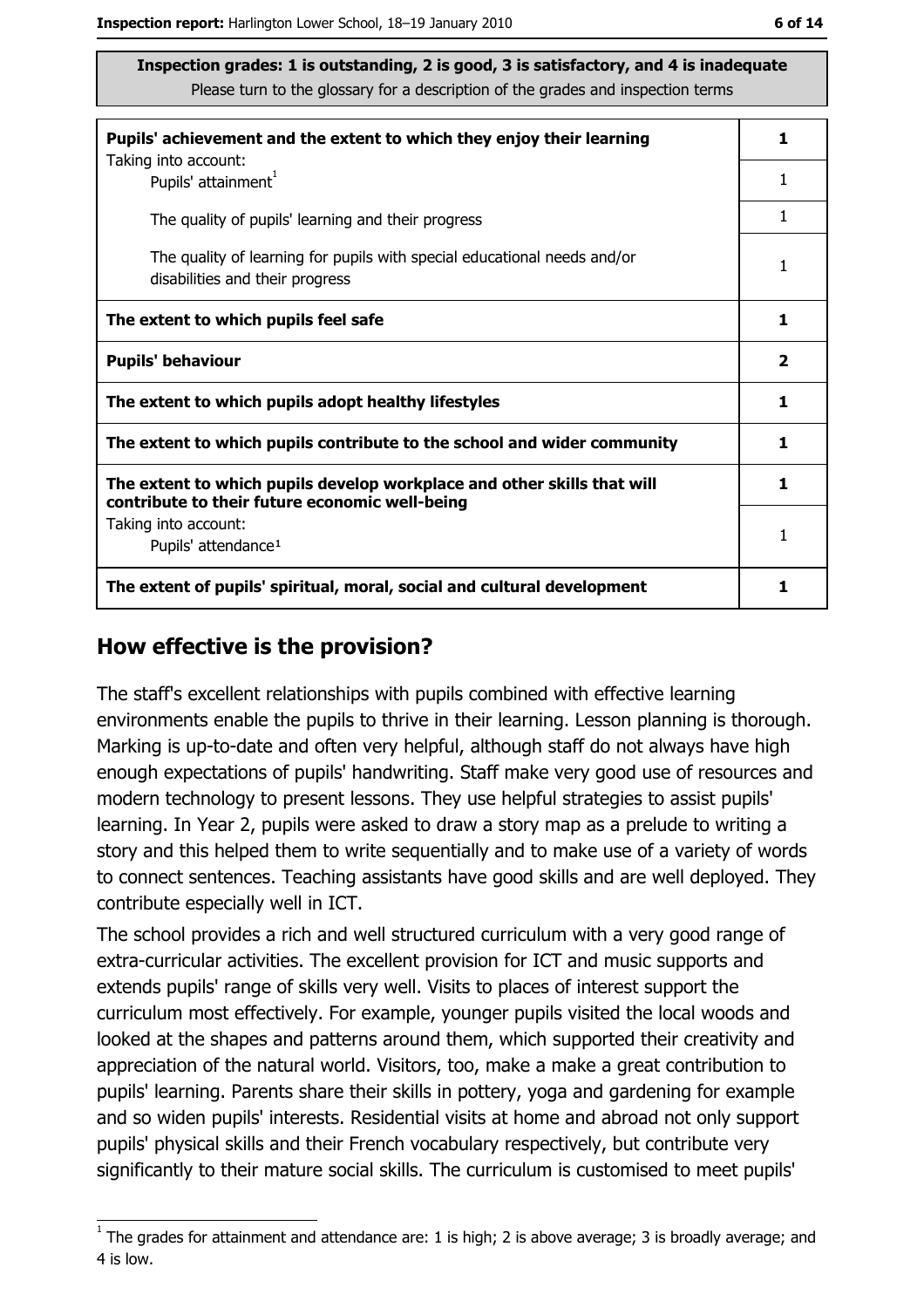interests. Pupils pose questions to which they would like to find answers related to their study themes. Personal, social and health education is an excellent feature of the curriculum. Education about different values is a major thrust and supports pupils' appreciation and care of one another. The excellent general pastoral care of the pupils strongly supports pupils' emotional development and feelings of security. Strong links with local churches contribute to the pupils' excellent spiritual, moral, social and cultural development. Effective use of specialist professional agencies supports pupils with specific difficulties and ensures that all pupils get the help that they need.

#### These are the grades for the quality of provision

| The quality of teaching                                                                                    |  |
|------------------------------------------------------------------------------------------------------------|--|
| Taking into account:<br>The use of assessment to support learning                                          |  |
| The extent to which the curriculum meets pupils' needs, including, where<br>relevant, through partnerships |  |
| The effectiveness of care, guidance and support                                                            |  |

## How effective are leadership and management?

The governing body is very well organised and governors have a good range of skills which are utilised well in the various committees and in the different roles they fulfil. The strategic plan shows a keen commitment to continuing the school's development and maintaining the high standards that the pupils reach. The whole school development plan is extremely well focused, providing a transparent programme for the immediate future. Planning for community cohesion is not at the same level, even though developments are clearly taking place. The systems for ensuring the pupils' safety are very secure. Effective procedures are in place for child protection. There are several first-aiders on site available to attend to pupils' needs. Health and safety inspections are regular. The school has a deficit budget, partly as a result of falling rolls, and it is working effectively to balance the finances within an agreed time scale.

The school gives excellent attention to equal opportunities. It is a strongly inclusive school providing very well for pupils with disabilities. It works successfully to avoid any discrimination. The maintenance of well above average standards and pupils' very good progress over several years is testimony to the way that the school has driven improvement forward and embedded ambition. It has excellent arrangements to oversee the quality of teaching and learning which has helped maintain consistency and the high regard in which the school is held both among parents and carers and within the community. This is reflected in some outstanding teaching seen in key areas of the school. Links and communication with parents and carers are excellent and justifiably parents and carers have every confidence in the school. Their partnership with the school not only enhances the provision of resources but their participation in the enjoyable activities provided for their children's homework gives them a great sense of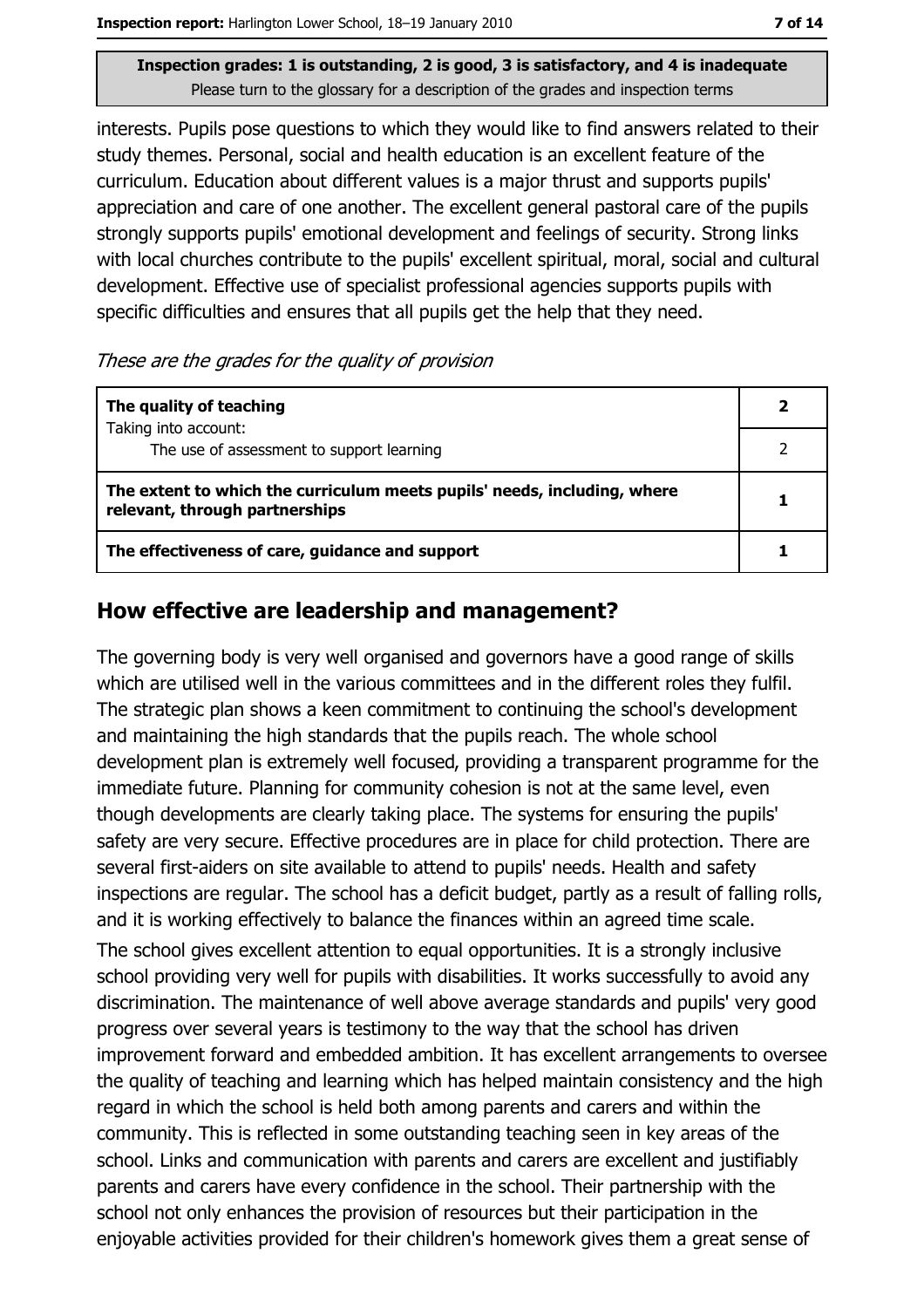fun in learning as well.

These are the grades for leadership and management

| The effectiveness of leadership and management in embedding ambition and<br>driving improvement                                                                     | 1                       |
|---------------------------------------------------------------------------------------------------------------------------------------------------------------------|-------------------------|
| Taking into account:<br>The leadership and management of teaching and learning                                                                                      | 1                       |
| The effectiveness of the governing body in challenging and supporting the<br>school so that weaknesses are tackled decisively and statutory responsibilities<br>met | $\overline{\mathbf{2}}$ |
| The effectiveness of the school's engagement with parents and carers                                                                                                | 1                       |
| The effectiveness of partnerships in promoting learning and well-being                                                                                              |                         |
| The effectiveness with which the school promotes equality of opportunity and<br>tackles discrimination                                                              | 1                       |
| The effectiveness of safeguarding procedures                                                                                                                        | $\overline{\mathbf{2}}$ |
| The effectiveness with which the school promotes community cohesion                                                                                                 | 3                       |
| The effectiveness with which the school deploys resources to achieve<br>value for money                                                                             | 2                       |

## **Early Years Foundation Stage**

The children's attainment on entry is at an expected level for their age. A well planned curriculum and good leadership and teaching enable the children to make good progress. A past weaker performance in writing has been tackled effectively. The children now reach above average standards by the end of the Reception year in all aspects of their learning. Several unavoidable changes of staff have interrupted the flow of development in the Early Years Foundation Stage. During the inspection the children did not always have enough opportunities to initiate their own learning because a greater part was spent in whole group sessions. Nevertheless, good attention is paid to the basic skills and the children acquire a good grounding in early number and literacy skills. When the children work on their own they show good social skills and independence and co-operate well with other children. The children derived great enjoyment from working in the role play corner which was imaginatively turned into a Kenyan village hut. They loved putting on African dress and they gained a good perception of Kenyan village life through the various activities. The children showed great interest in learning about the travels of 'Derek the dinosaur' to Kenya and receiving e-mails about 'his' experiences. Continuous assessments of the children's learning ensure that the staff have a clear perception of the children's developments. They use this information very accurately to build up the children's learning further. Their progress is tracked very well and they are well cared for.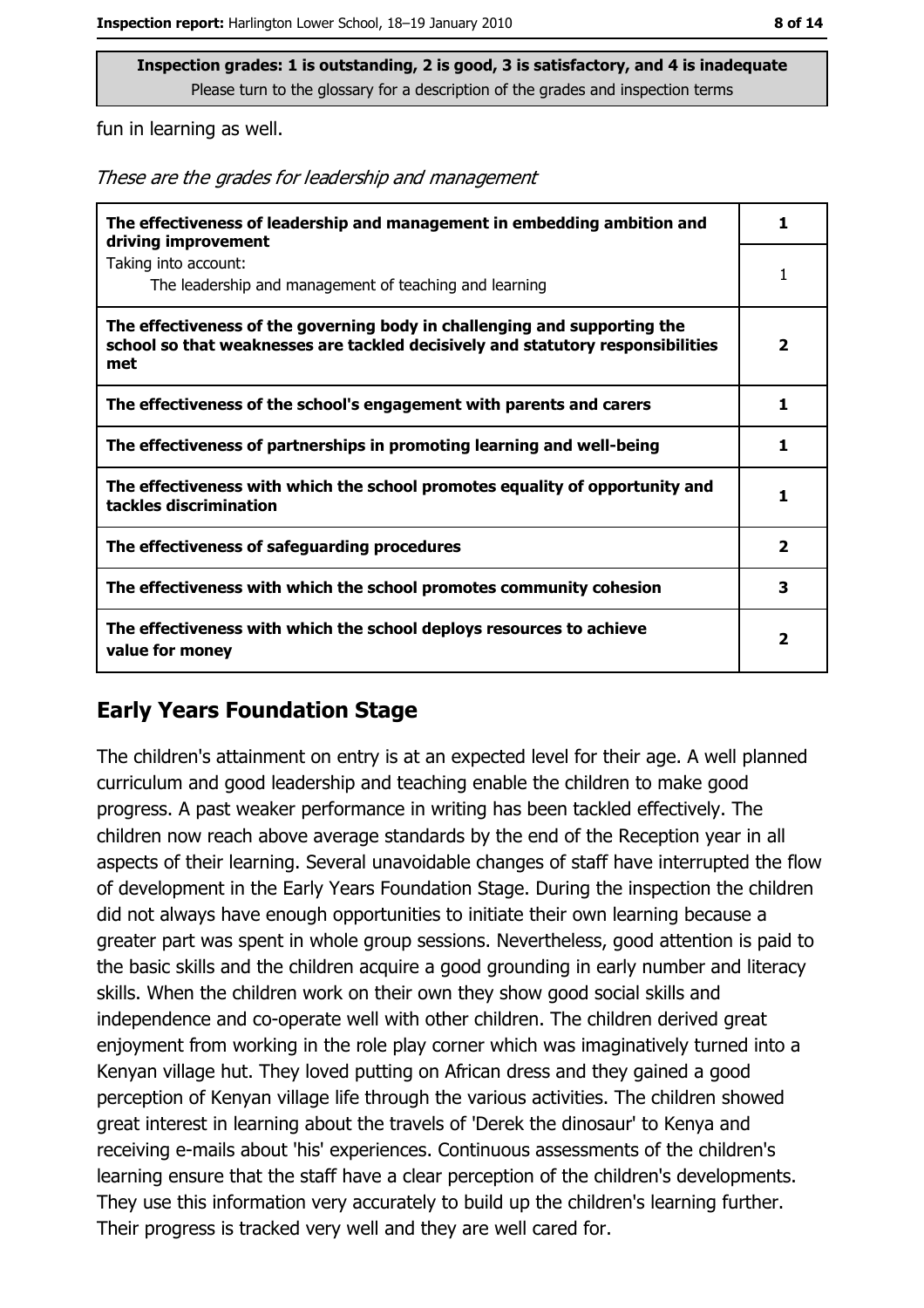These are the grades for the Early Years Foundation Stage

| <b>Overall effectiveness of the Early Years Foundation Stage</b>                             | 2 |
|----------------------------------------------------------------------------------------------|---|
| Taking into account:<br>Outcomes for children in the Early Years Foundation Stage            |   |
| The quality of provision in the Early Years Foundation Stage                                 |   |
| The effectiveness of leadership and management of the Early Years<br><b>Foundation Stage</b> |   |

### **Views of parents and carers**

Parents and carers' views are overwhelmingly supportive of the school. Written comments record that new children have settled quickly and are making good progress. Homework is reported to be just right and well explained. The values that the school concentrates on are commented on very favourably as are the themes that the pupils study in their work. The positive relationships that parents and carers have with the staff are much appreciated. A few less positive comments came from individual parents and carers, but views expressed were not shared by any others, nor upheld by the team.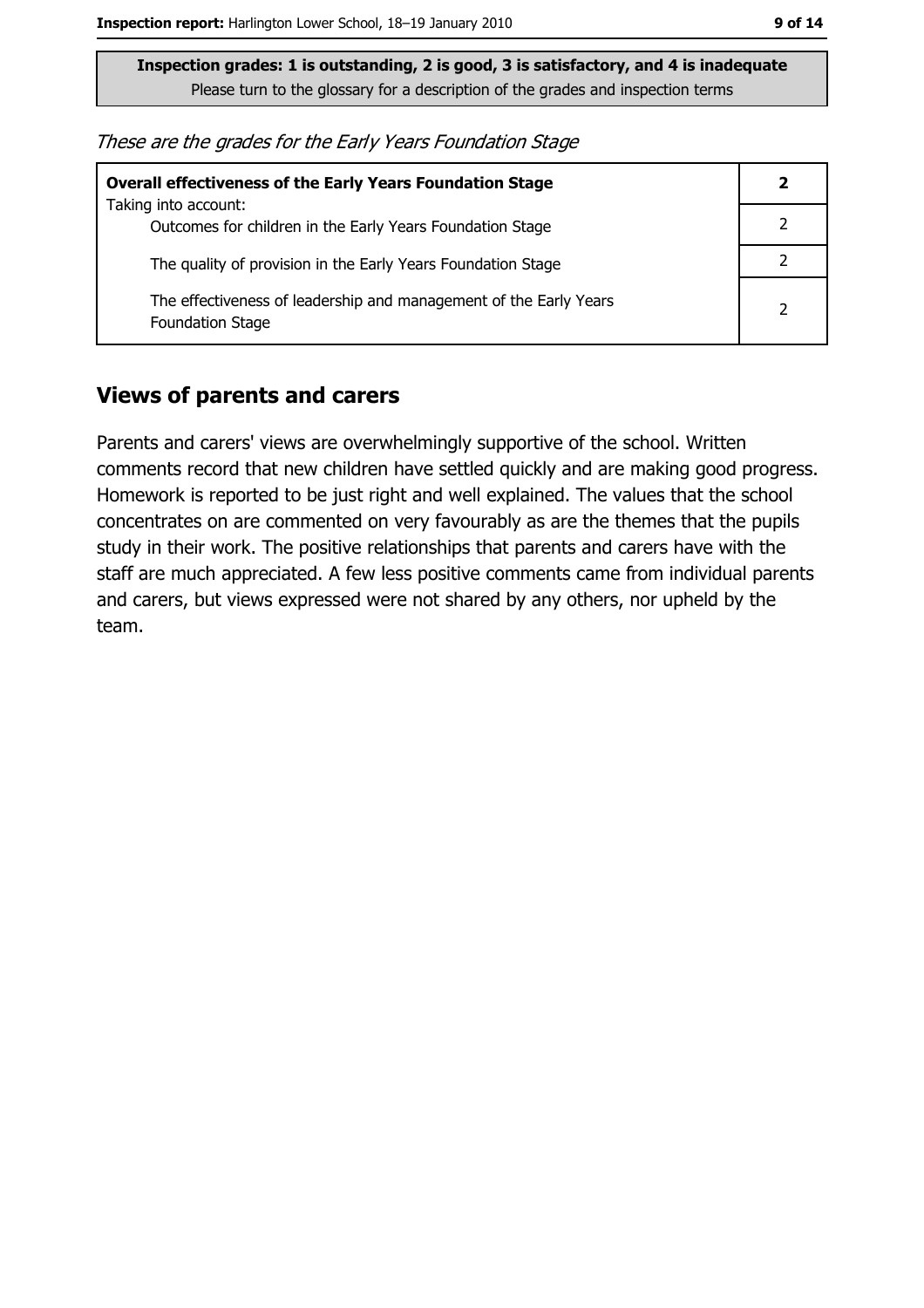#### Responses from parents and carers to Ofsted's questionnaire

Ofsted invited all the registered parents and carers of pupils registered at Harlington Lower School to complete a questionnaire about their views of the school.

In the questionnaire, parents and carers were asked to record how strongly they agreed with 13 statements about the school. The inspection team received 64 completed questionnaires by the end of the on-site inspection. In total, there are 129 pupils registered at the school.

| <b>Statements</b>                                                                                                                                                                                                                                       | <b>Strongly</b><br><b>Agree</b> |               | <b>Agree</b> |               |                | <b>Disagree</b> |                | <b>Strongly</b><br>disagree |  |
|---------------------------------------------------------------------------------------------------------------------------------------------------------------------------------------------------------------------------------------------------------|---------------------------------|---------------|--------------|---------------|----------------|-----------------|----------------|-----------------------------|--|
|                                                                                                                                                                                                                                                         | <b>Total</b>                    | $\frac{1}{2}$ | <b>Total</b> | $\frac{0}{0}$ | <b>Total</b>   | $\frac{0}{0}$   | <b>Total</b>   | $\frac{0}{0}$               |  |
| My child enjoys school                                                                                                                                                                                                                                  | 39                              | 61            | 23           | 36            | 1              | $\overline{2}$  | 1              | $\overline{2}$              |  |
| The school keeps my child<br>safe                                                                                                                                                                                                                       | 49                              | 77            | 14           | 22            | $\mathbf{1}$   | $\overline{2}$  | 0              | 0                           |  |
| The school informs me<br>about my child's progress                                                                                                                                                                                                      | 32                              | 50            | 28           | 44            | 4              | 6               | 0              | $\mathbf 0$                 |  |
| My child is making enough<br>progress at this school                                                                                                                                                                                                    | 33                              | 52            | 28           | 44            | $\overline{2}$ | 3               | 1              | $\overline{2}$              |  |
| The teaching is good at this<br>school                                                                                                                                                                                                                  | 40                              | 63            | 22           | 34            | 1              | $\overline{2}$  | 1              | $\overline{2}$              |  |
| The school helps me to<br>support my child's learning                                                                                                                                                                                                   | 37                              | 58            | 24           | 38            | 3              | 5               | 0              | $\mathbf 0$                 |  |
| The school helps my child to<br>have a healthy lifestyle                                                                                                                                                                                                | 36                              | 56            | 28           | 44            | $\bf{0}$       | 0               | 0              | 0                           |  |
| The school makes sure that<br>my child is well prepared for<br>the future (for example<br>changing year group,<br>changing school, and for<br>children who are finishing<br>school, entering further or<br>higher education, or<br>entering employment) | 39                              | 61            | 17           | 27            | $\mathbf{1}$   | $\overline{2}$  | $\overline{7}$ | 11                          |  |
| The school meets my child's<br>particular needs                                                                                                                                                                                                         | 33                              | 52            | 28           | 44            | 2              | 3               | 1              | $\overline{2}$              |  |
| The school deals effectively<br>with unacceptable behaviour                                                                                                                                                                                             | 25                              | 39            | 33           | 52            | 3              | 5               | 3              | 5                           |  |
| The school takes account of<br>my suggestions and<br>concerns                                                                                                                                                                                           | 27                              | 42            | 34           | 53            | 1              | $\overline{2}$  | $\overline{2}$ | 3                           |  |
| The school is led and<br>managed effectively                                                                                                                                                                                                            | 40                              | 63            | 22           | 34            | $\mathbf 0$    | 0               | $\overline{2}$ | 3                           |  |
| Overall, I am happy with my<br>child's experience at this<br>school                                                                                                                                                                                     | 42                              | 66            | 20           | 31            | $\pmb{0}$      | 0               | $\overline{2}$ | 3                           |  |

The table above summarises the responses that parents and carers made to each statement. The percentages indicate the proportion of parents and carers giving that response out of the total number of completed questionnaires. Where one or more parents and carers chose not to answer a particular question, the percentages will not add up to 100%.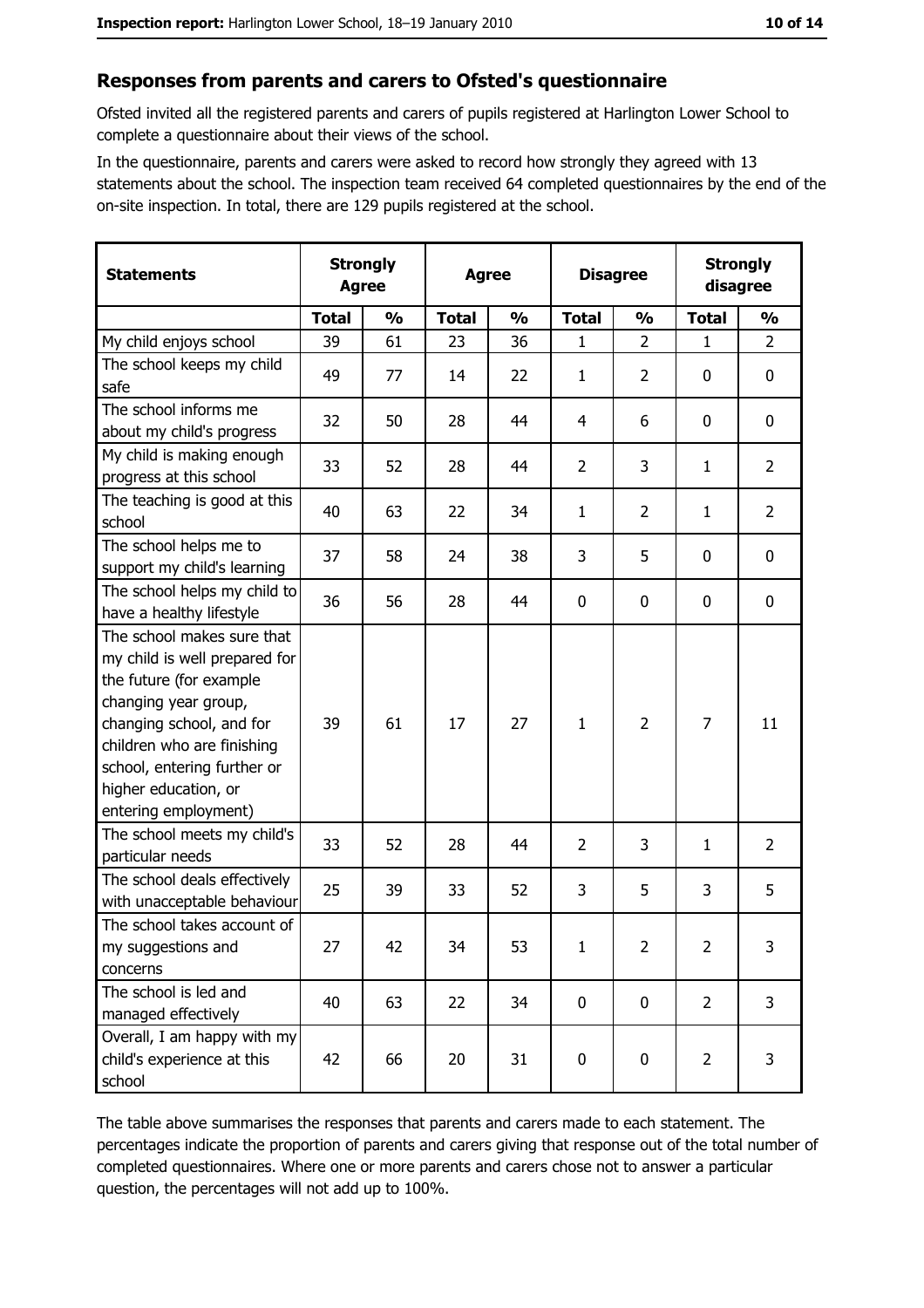# Glossary

| <b>Grade</b> | <b>Judgement</b> | <b>Description</b>                                                                                                                                                                                                               |
|--------------|------------------|----------------------------------------------------------------------------------------------------------------------------------------------------------------------------------------------------------------------------------|
| Grade 1      | Outstanding      | These features are highly effective. An oustanding<br>school provides exceptionally well for its pupils' needs.                                                                                                                  |
| Grade 2      | Good             | These are very positive features of a school. A school<br>that is good is serving its pupils well.                                                                                                                               |
| Grade 3      | Satisfactory     | These features are of reasonable quality. A satisfactory<br>school is providing adequately for its pupils.                                                                                                                       |
| Grade 4      | Inadequate       | These features are not of an acceptable standard. An<br>inadequate school needs to make significant<br>improvement in order to meet the needs of its pupils.<br>Ofsted inspectors will make further visits until it<br>improves. |

## What inspection judgements mean

## Overall effectiveness of schools inspected between September 2007 and July 2008

|                       | Overall effectiveness judgement (percentage of<br>schools) |      |                     |                   |
|-----------------------|------------------------------------------------------------|------|---------------------|-------------------|
| <b>Type of school</b> | <b>Outstanding</b>                                         | Good | <b>Satisfactory</b> | <b>Inadequate</b> |
| Nursery schools       | 39                                                         | 58   | 3                   | 0                 |
| Primary schools       | 13                                                         | 50   | 33                  | 4                 |
| Secondary schools     | 17                                                         | 40   | 34                  | 9                 |
| Sixth forms           | 18                                                         | 43   | 37                  | $\overline{2}$    |
| Special schools       | 26                                                         | 54   | 18                  | $\overline{2}$    |
| Pupil referral units  | 7                                                          | 55   | 30                  | 7                 |
| All schools           | 15                                                         | 49   | 32                  | 5                 |

New school inspection arrangements were introduced on 1 September 2009. This means that inspectors now make some additional judgements that were not made previously.

The data in the table above were reported in The Annual Report of Her Majesty's Chief Inspector of Education, Children's Services and Skills 2007/08.

Percentages are rounded and do not always add exactly to 100. Secondary school figures include those that have sixth forms, and sixth form figures include only the data specifically for sixth form inspection judgements.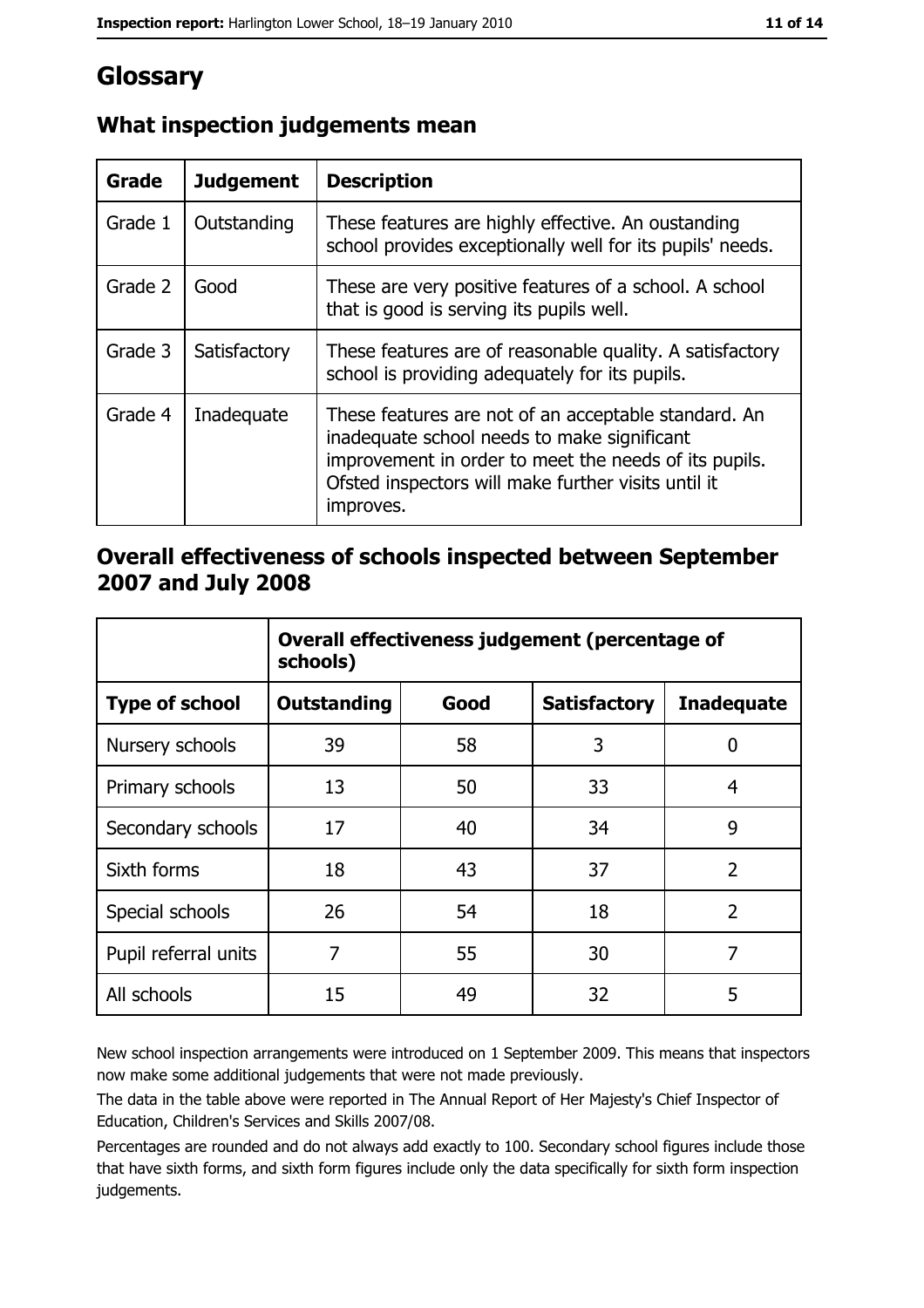# **Common terminology used by inspectors**

| Achievement:                  | the progress and success of a pupil in<br>their learning, development or training.                                                                                                                                                                                                                           |
|-------------------------------|--------------------------------------------------------------------------------------------------------------------------------------------------------------------------------------------------------------------------------------------------------------------------------------------------------------|
| Attainment:                   | the standard of the pupils' work shown by<br>test and examination results and in<br>lessons.                                                                                                                                                                                                                 |
| Capacity to improve:          | the proven ability of the school to<br>continue improving. Inspectors base this<br>judgement on what the school has<br>accomplished so far and on the quality of<br>its systems to maintain improvement.                                                                                                     |
| Leadership and management:    | the contribution of all the staff with<br>responsibilities, not just the headteacher,<br>to identifying priorities, directing and<br>motivating staff and running the school.                                                                                                                                |
| Learning:                     | how well pupils acquire knowledge,<br>develop their understanding, learn and<br>practise skills and are developing their<br>competence as learners.                                                                                                                                                          |
| <b>Overall effectiveness:</b> | inspectors form a judgement on a school's<br>overall effectiveness based on the findings<br>from their inspection of the school. The<br>following judgements, in particular,<br>influence what the overall effectiveness<br>judgement will be.                                                               |
|                               | The school's capacity for sustained<br>improvement.<br>Outcomes for individuals and groups<br>of pupils.<br>The quality of teaching.<br>The extent to which the curriculum<br>meets pupil's needs, including where<br>relevant, through partnerships.<br>The effectiveness of care, guidance<br>and support. |
| Progress:                     | the rate at which pupils are learning in<br>lessons and over longer periods of time. It<br>is often measured by comparing the<br>pupils' attainment at the end of a key<br>stage with their attainment when they<br>started.                                                                                 |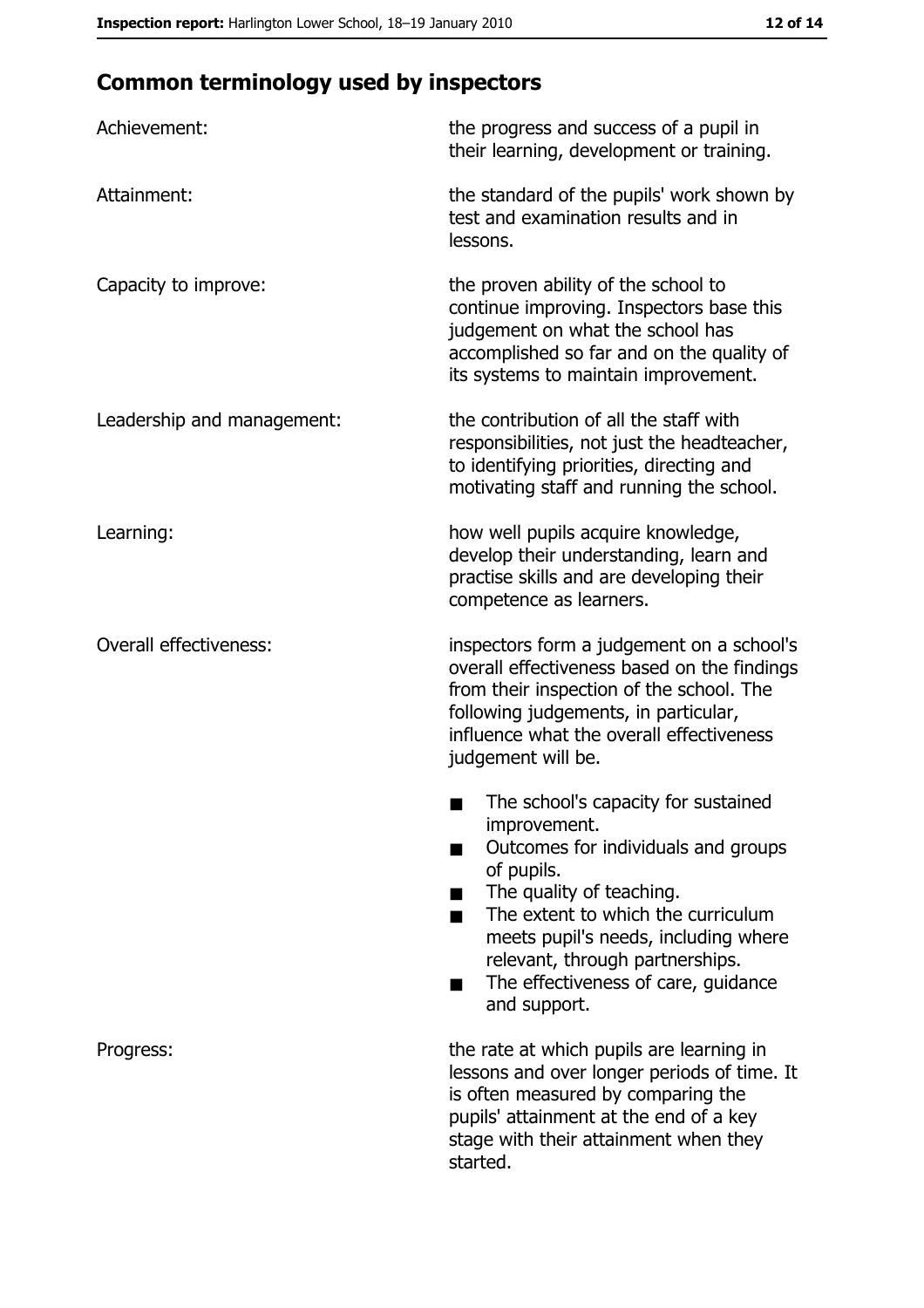This letter is provided for the school, parents and carers to share with their children. It describes Ofsted's main findings from the inspection of their school.



20 January 2010

Dear Pupils,

Inspection of Harlington Lower School, Dunstable, Bedfordshire LU5 6PD

Thank you for your warm welcome when we visited your school, for sharing your work with us and talking to us about what you do. We were very impressed with what we saw. You make excellent progress in your lessons and reach a high standard in your work for your age. The staff work very hard and also take excellent care of you. You attend an excellent school. Your parents are so pleased that you attend Harlington Lower School and now that we have seen what you do, we understand why. We were impressed with your interest in your lessons and the way in which you do your homework which the teachers make so interesting for you. Your parents work hard for the school and help in lots of ways.

We have just two recommendations to make for the school's further improvement at this time. First, the school should look carefully at what it does to make sure that you have a good understanding of the different people that are in the world and in this country. Secondly the teachers should give you targets in mathematics as they already do in writing and help you to understand how you can get to the next stage in your learning. You can help by making sure you know and use your targets.

Thank you once again for your help. We hope that you will continue to work hard and do your best. We wish you all well for the future.

Yours sincerely,

Peter Sudworth

Lead inspector